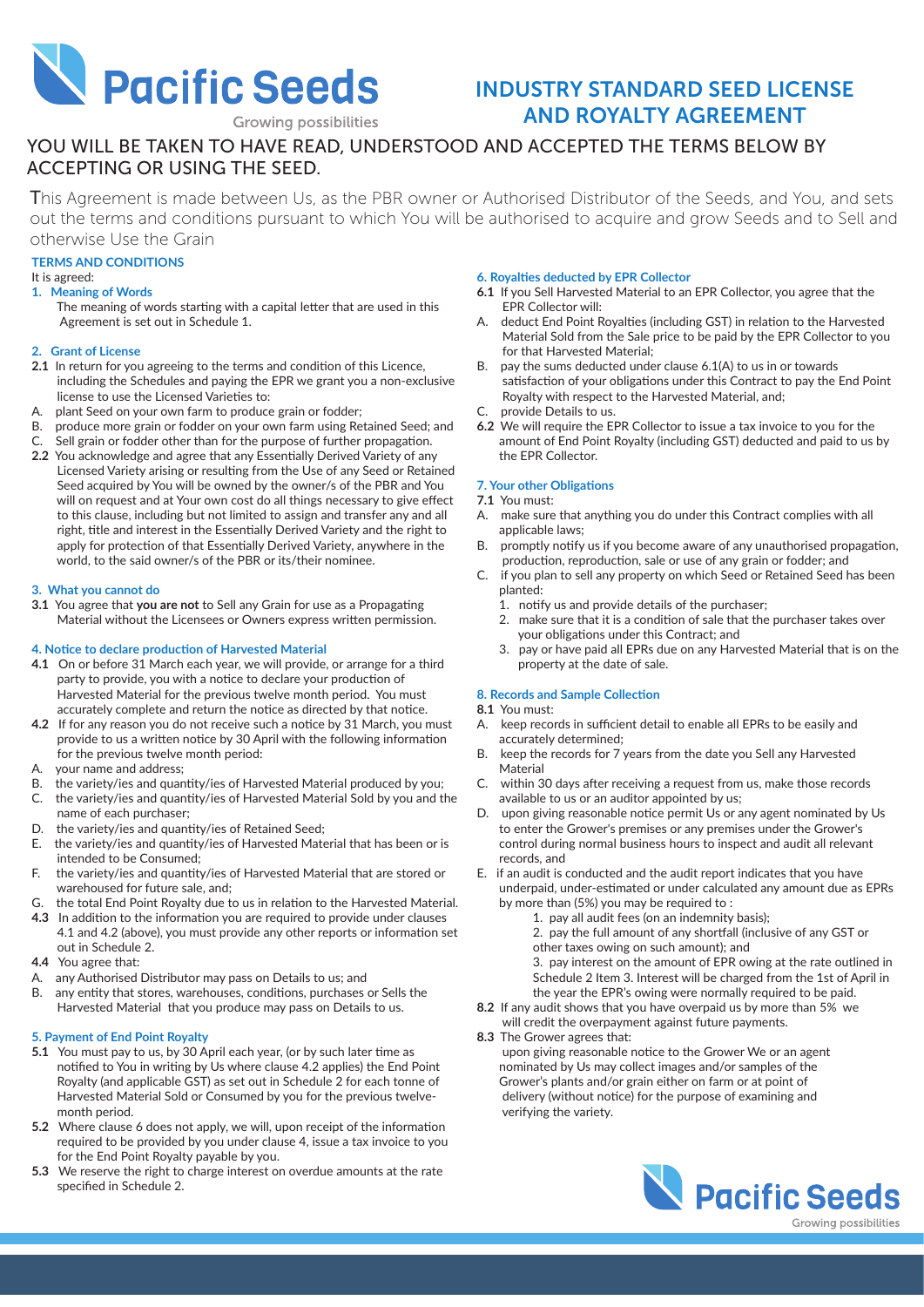# **9. Promises and exclusions**

#### **9.1** We warrant that:

- A. we have all rights necessary to grant you the permission and License contained in clause 2; and
- B. the Seed you buy from us or an Authorised Distributor will be unencumbered and will not be subject to any obligations to anyone else unless We have told you about those obligations.
- **9.2** Except to the extent provided in clause 9.1 (above), We exclude all terms, conditions and promises implied by custom, the general law or statute, except any promises that cannot be excluded by Law.

# **10. Liability**

### **10.1** You:

- A. acknowledge that you Use the Licensed Varieties at your own risk;
- B. indemnify us against all Loss incurred by us and resulting from your Use of any Seed, Retained Seed or Harvested Material or any breach of this Contract.
- **10.2** If we contribute to any Loss which we have asked you to pay under clause 10.1, then you don't have to pay us for the portion of the Loss that we contributed to.
- **10.3** Except to the extent provided under non-excludable or unavoidable Law, We exclude all liability for any special, indirect or consequential damages arising out of Your Use or dealings with any Seed, Retained Seed or Harvested Material.

# **11. Dispute resolution**

- **11.1** The Parties shall without delay and in good faith attempt to resolve any Dispute within thirty (30) days of the date one Party notifies the other in writing of the dispute.
- **11.2** Any dispute or difference arising out of or in connection with this Contract will be submitted to an expert in accordance with, and subject to, The Institute of Arbitrators & Mediators Australia Expert Determination Rules.

#### **12. Term**

This Contract takes effect from the date on which you accept or Use any Seed and, subject to clause 13, continues in relation to each Licensed Variety until it is terminated by the variety owner and/or licensee.

#### **13. Rights to end Contract**

- **13.1** Either of us may end this Contract immediately by giving notice to the other if the other:
- A. breaches any provision of this Contract and fails to fix the breach within 30 days after receiving notice asking it to do so; or
- B. breaches a provision of this Contract where that breach cannot be fixed.
- **13.2** We may end this Contract immediately by giving notice to you if you are unable to pay any of your debts (including EPRs) as and when they become due.
- **13.3** This Contract terminates automatically with respect to a particular Licensed Variety if we lose the right to grant the License in respect of that Licensed Variety.

# **14. At the end of Contract**

# At the end of this Contract:

- A. the License ends;
- B. you must pay the EPR Collector or us any amounts outstanding;
- C. except as provided under clause 14 (d) you must promptly:
	- 1. Sell or destroy all Harvested Material;
	- 2. destroy all Seed, and;
	- 3. destroy all Retained Seed or Sell the Retained Seed other than for further propagation, and pay the applicable EPR on the Harvested Material and the Retained Seed Sold.
- D. you may grow out any crop planted at the end of this Contract and Sell or Consume the Harvested Material from that crop and must pay EPR on that Harvested Material, but you must not plant any new crops using the Harvested Material;
- E. the following clauses continue, along with any other clause intended to continue after this Contract ends: clauses 8 (Records), 9 (Promises and Exclusions), 10 (Liability) and this clause; and
- F. accrued rights and remedies are not affected.

# **15. Notices**

- **15.1** Any notices under this Contract must be in writing and must be given in accordance with clauses 15.2 and 15.3.
- **15.2** A notice given in accordance with this clause will be deemed received:
- A. if left at the recipient's address, on the date of delivery;
- B. if sent by prepaid post, 10 days after the date of posting unless it is in fact received earlier, in which case, on the date of receipt;
- C. if sent by fax, when the sender's facsimile system generates a message confirming successful transmission of the total number of pages of the notice; or
- D. if sent by email, when the sender's email receives no notification of an inability to successfully transmit the email; or
- E. when posted to our website and/or posted to the Variety Central website (www.varietycentral.com.au).
- **15.3** Only matters of a general nature relating to more than one grower may be the subject of a notice given in the manner described in 15.2(D) above. Notices given to individual growers must be addressed to the relevant contact person in Schedule 2 or to the address provided by the Authorised Distributor or EPR Collector.

#### **16. Waiver**

The failure of either of us at any time to insist on performance by the other of any obligation under this Contract is not a waiver of any right to claim damages for breach of that obligation unless we acknowledge in writing that the failure is a waiver.

# **17. Amendment**

We may change the terms of this Contract by giving you at least 30 days notice.

If we change EPR rates we must notify you by October 1st in order for the change to take effect in the following Calendar Year.

#### **18. Severability**

If part or all of any clause of this Contract is illegal or unenforceable it will be severed from this Contract and will not affect the continued operation of the remaining provisions.

#### **19. Assignment**

Except to the extent necessary to comply with clause 7(C)(2), you must not assign or transfer or attempt to assign or transfer any obligation or right arising out of this Contract, without our written consent.

#### **20. Entire Contract**

This Contract and schedules records the entire Contract between each of us and supersedes all earlier agreements and representations by either of us.

#### **21. Governing Law**

This Contract will be governed by the Governing Law as stipulated in Schedule 2, and the Courts of that State or Territory will have jurisdiction over all matters arising under it.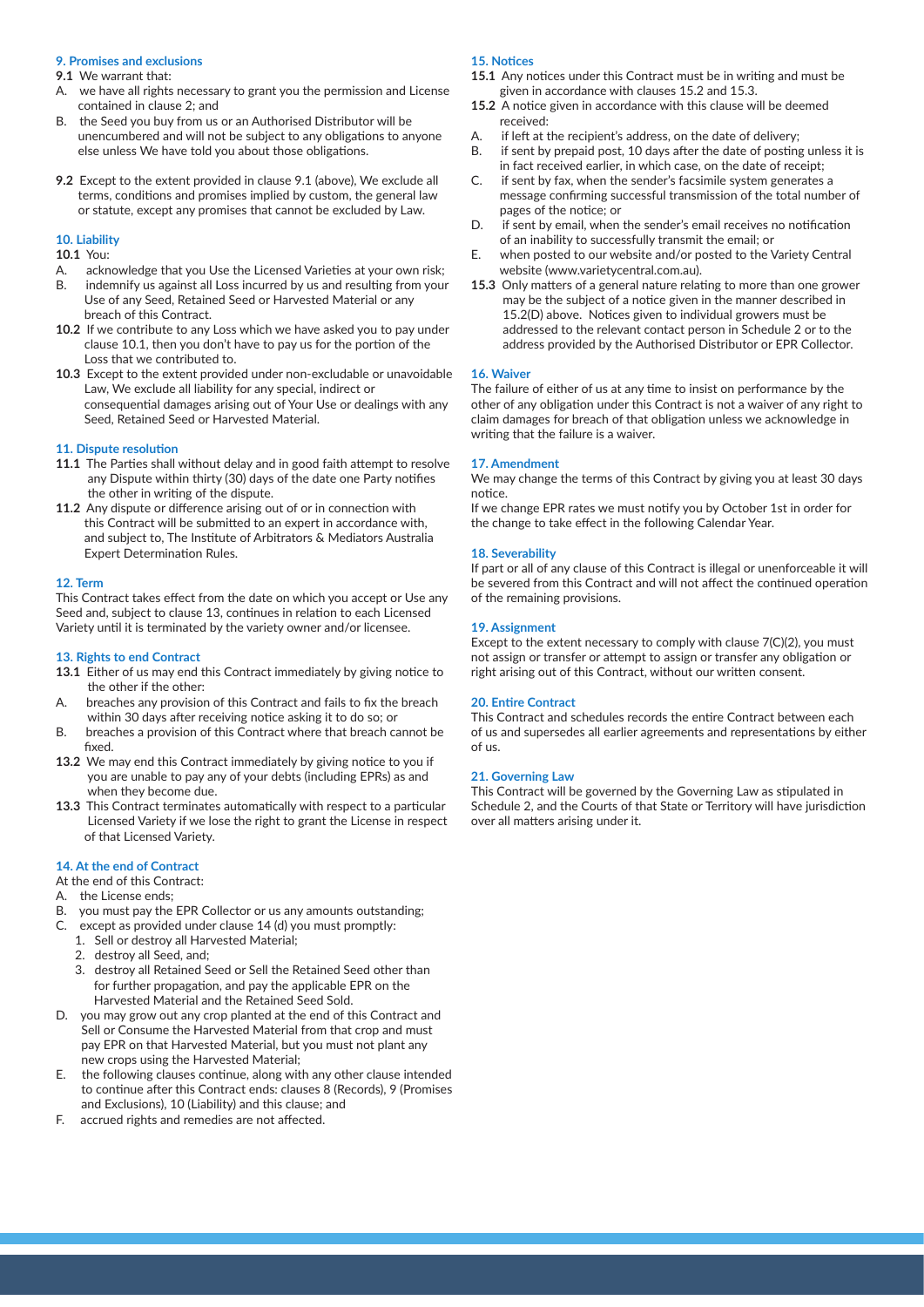# **SCHEDULE 1**

**Glossary In this contract:**

- 1. **Authorised Distributor** means us, or a distributor authorised by us to Sell Seed to you.
- 2. **Consume** means to use Seed so that it cannot be further propagated.
- 3. **Contract** means this agreement together with its schedules.
- 4. **Details** means details of the Licensed Varieties, details of the Sale/purchase of Seed and Harvested Material, your name, your address, and details of your business or company (including ABN and CBH and/or NGR number).
- 5. **End Point Royalty** or **EPR** means the royalty payable by you for every tonne of Harvested Material Sold or Consumed by you, or Retained Seed Sold by you as permitted by clause 14(C)(3).
- 6. **EPR Collector** means us, or any third party with whom we have entered into an EPR collection arrangement.
- 7. **Essentially Derived Variety** has the meaning given to it in the PBR Act, namely, a plant variety (as defined in the PBR Act) is taken to be an essentially derived variety of another Plant Variety if:
	- A. it is predominantly derived from that other Plant Variety; and
	- B. it retains the essential characteristics (as defined in the PBR Act) that result from the genotype or combination of genotypes of that other variety, and;<br>C. it does not exhibit
	- it does not exhibit any important (as distinct from cosmetic) features that differentiate it from that other variety.
- 8. **Harvested Material** means the grain or fodder from crops of the Licensed Varieties grown from Seed or Retained Seed.
- 9. **License** means the license granted under clause 2.
- 10. **Licensed Varieties** means the varieties listed in Schedule 2.
- 11. **Loss** means all liabilities, expenses, losses, damages and costs (including legal costs on a full indemnity basis and whether incurred by or awarded against us).
- 12. **PBR** means plant breeder's rights as defined in the PBR Act.
- 13. **PBR Act** means the Plant Breeder's Rights Act 1994 (Cth) as amended from time to time.
- 14. **Propagating Material**, has the meaning given to it in the PBR Act, namely in relation to a Plant of a particular Plant Variety, means any part or product from which, whether alone or in combination with other parts or products of that Plant, another Plant with the same essential characteristics can be produced.
- 15. **Retained Seed** (or Farm Saved Seed) means grain retained and used by you for the purpose of producing more grain or fodder as permitted by clause 2.1(B).
- 16. **Seed** means seed of the Licensed Varieties, but does not include Retained Seed.
- 17. **Sell** has the meaning given to it in the PBR Act, namely it includes letting on hire and exchanging by way of barter and 'Sale' and 'Sold' have equivalent meanings
- 18. **Us/We** as the PBR owner or Authorised Distributor of the Seeds
- 19. **Use** means to plant, grow, Sell, or Consume.
- 20. **You** as the person or entity who either purchases, accepts, retains or sows the seed of a PBR variety